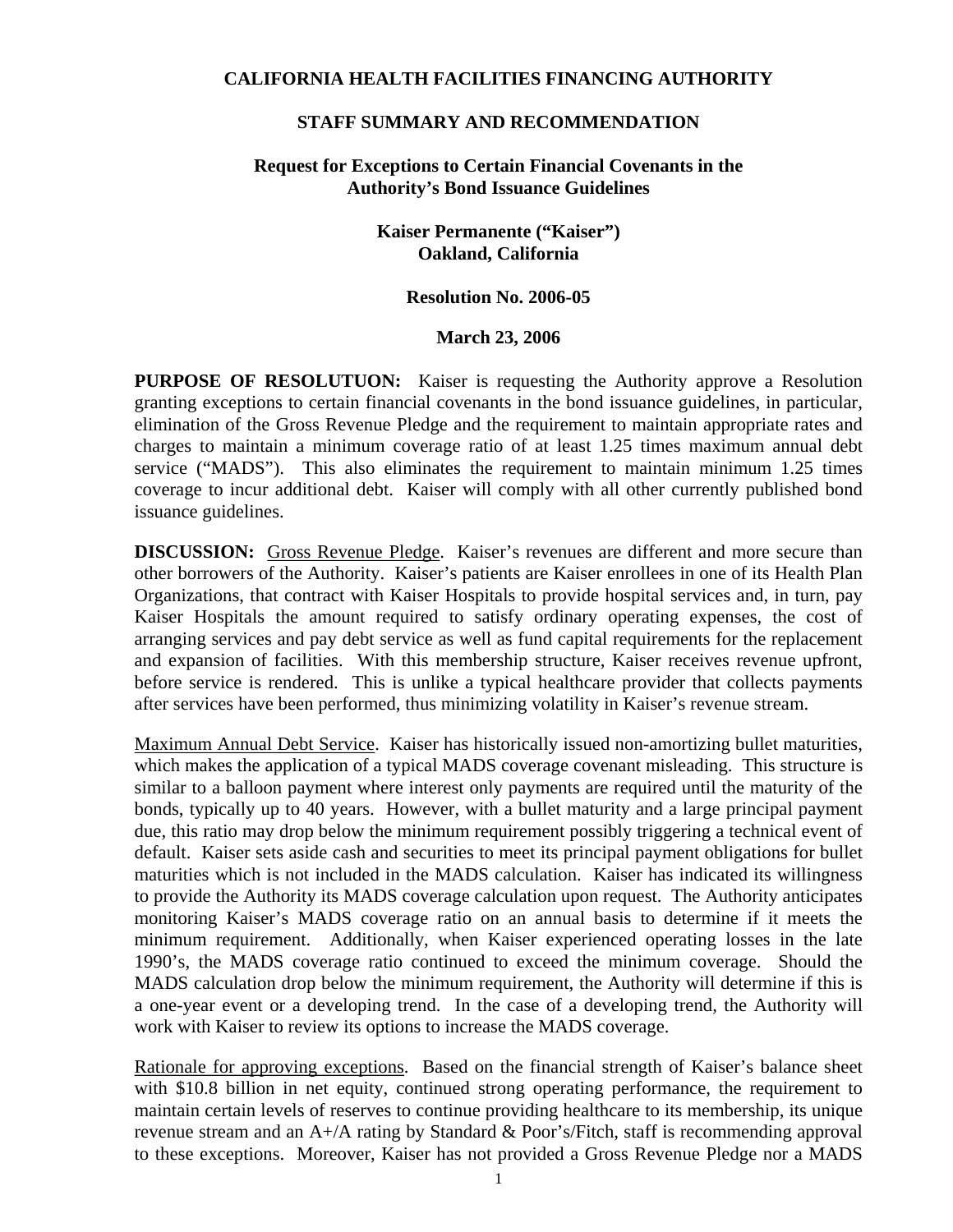covenant on any of its current \$2.6 billion debt portfolio, including revenue bonds previously issued by the Authority. Lastly, by denying this exception, it would impact Kaiser's outstanding debt in the secondary market. Kaiser requires consistency in its bond covenants in order for the public to continue purchasing its bonds. The price of buying and selling existing securities would be affected with different covenants for future debt. To amend existing bond documents for parity purposes would be a complex and cumbersome process.

**FINANCING PROPOSAL:** Kaiser plans to invest approximately \$16 billion in projects from 2006-2012 throughout California, including new medical office buildings, construction of replacement hospitals to meet seismic requirements and expansion of existing facilities. Kaiser is currently evaluating various financing options for 2006 to issue up to \$1.5 billion in revenue bonds for new money projects in Northern and Southern California. This request for exceptions is the first in a two-step approval process. Kaiser anticipates returning to the Authority in April 2006 with the financing application that will provide additional detail regarding the proposed construction projects, financial status and structure of the financing. See Exhibit A for the anticipated project listing for 2006.

**FINANCIAL STATUS:** Kaiser's operating revenues are in a positive trend and have grown from \$28 billion in 2004 to \$31.1 billion in 2005, generating strong operating margins of 5.7% and 3.2% for the years 2004 and 2005, respectively. The balance sheet also improved with net equity increasing from \$9.85 billion in 2004 to \$10.81 billion in 2005. Total debt to net equity is considered low at 0.24x for 2005. Total cash and investments is approximately \$10.8 billion, equating to 134.8 days cash on hand and 4.1x cash to debt. Kaiser currently maintains long-term ratings of A+/A by S&P and Fitch, respectively, as well as short-term ratings of A-1 and F1 by S&P and Fitch, respectively.

**BACKGROUND:** Kaiser Permanente is the largest non-profit health plan in the United States, serving 8.4 million members in 9 states and the District of Columbia. Kaiser is comprised of an integrated health delivery system and Health Plan Organizations. These Health Plan Organizations are non-profit corporations that enter into membership contracts with individuals and groups to arrange covered medical services on a predominantly prepaid basis. Listed below is a geographic breakdown of Kaiser's membership as of December 2005:

|                     | Number of<br>Members<br>as of Dec<br>2005 | Percentag<br>e of Total<br><b>Members</b> |
|---------------------|-------------------------------------------|-------------------------------------------|
| Northern California | 3,236,785                                 | 38.3%                                     |
| Southern California | 3,125,072                                 | 37.0%                                     |
| Hawaii              | 226,653                                   | 2.7%                                      |
| Mid-Atlantic States | 500.194                                   | 5.9%                                      |
| <b>Northwest</b>    | 477,929                                   | 5.7%                                      |
| Colorado            | 453,245                                   | 5.4%                                      |
| Georgia             | 279,394                                   | 3.3%                                      |
| Ohio                | 145,962                                   | 1.7%                                      |
|                     |                                           |                                           |
| <b>Total</b>        | 8,445,234                                 | 100.0%                                    |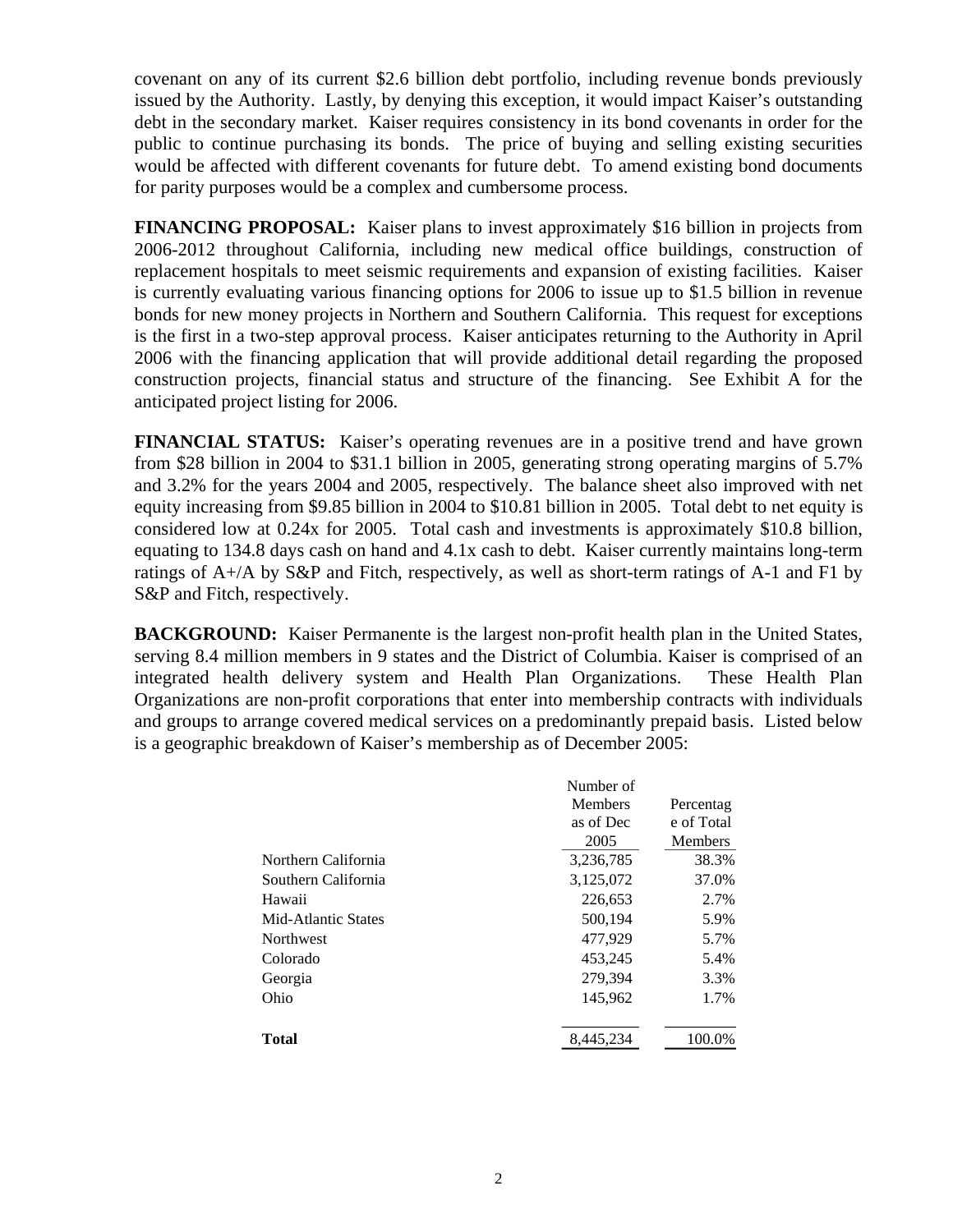**COMMUNITY BENEFIT:** See Exhibit B for a description of Kaiser's community benefit programs.

**RECOMMENDATION**: Due to Kaiser's strong financial condition and business model and protections provided by other financial covenants, it is staff's conclusion that the Authority will be no less protected, and likely more protected in connection with Kaiser financings as compared to other borrowers. Therefore, staff recommends the Authority approve exceptions to certain financial covenants in the Authority's currently published bond issuance guidelines with respect to revenue bonds issued in 2006 for the benefit of Kaiser Permanente: 1) Gross Revenue Pledge and 2) Reporting requirement to maintain appropriate rates and charges and the requirement to maintain a minimum coverage ratio of at least 1.25 times maximum annual debt service (including the requirement to maintain minimum 1.25 times coverage to incur additional debt). Future requests by Kaiser Permanente for exceptions to the Authority's bond issuance guidelines will be considered on a case-by-case basis with each application for financing, taking into account Kaiser's financial strength and business plan to ensure that, in no case, the level of protection drops below the full protection needed to ensure the Authority's and bondholders interests.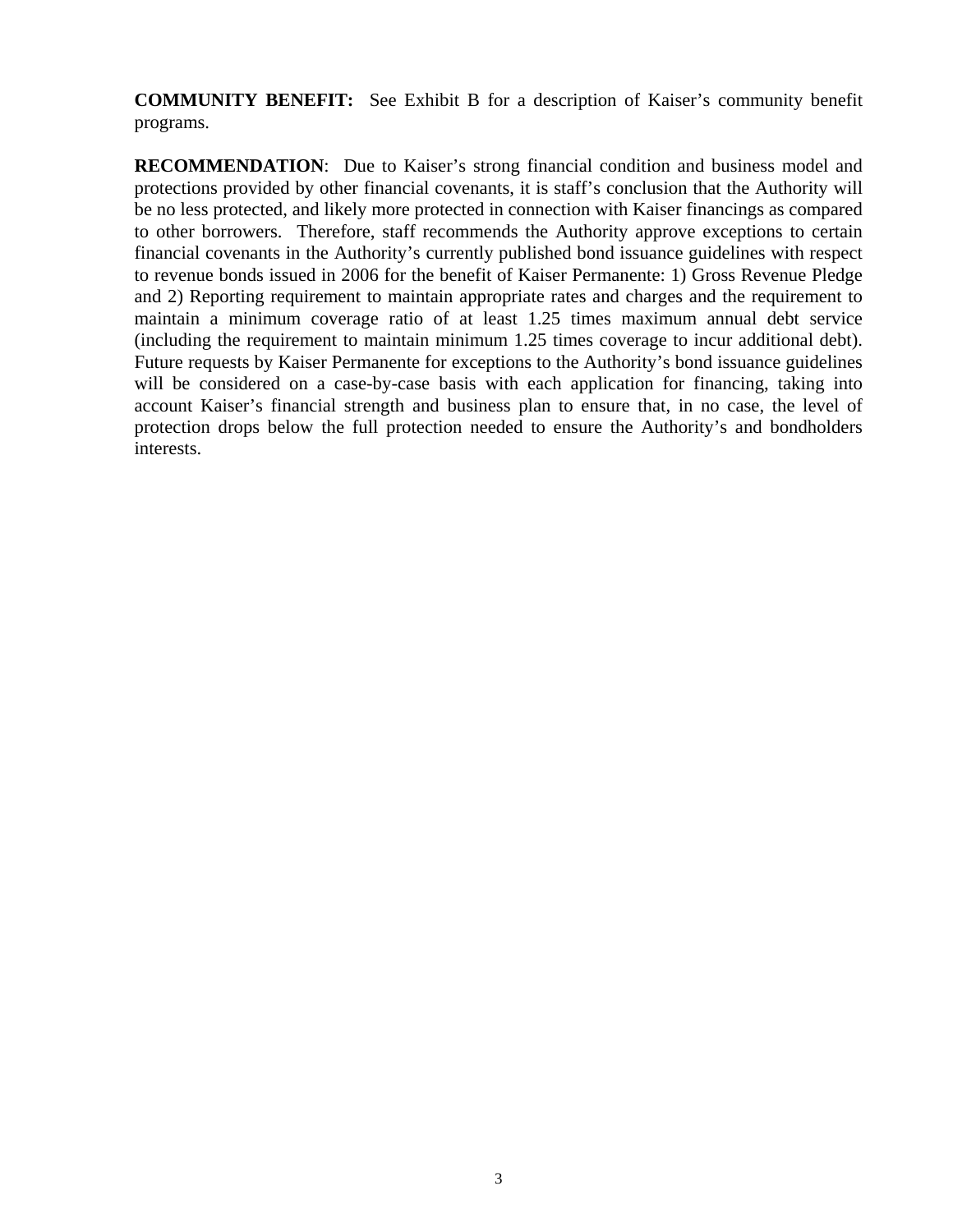## **Panorama City Replacement Hospital**

This Project includes building a new 218-bed replacement hospital (plus an option to build an 8 bassinet Neonatal Intensive Care Unit (NICU)) on the existing Panorama City Medical Center (PCMC) campus. This plan provides SB1953-compliant inpatient services for the east San Fernando Valley Kaiser Permanente membership. The project is in construction.

## **Los Angeles Medical Center**

This Project includes building a new 464-bed replacement hospital on the existing Los Angeles Medical Center campus to comply with SB1953 seismic regulations. LAMC provides general acute care to approximately 200,000 members within a thirty-minute drive time of the facility and specialized tertiary and quaternary services (cardiac surgery, neurosurgery, pediatric surgery, radiation therapy and complex/rare medical care) to the members residing in the Greater Los Angeles area. The project is in construction.

# **West LA Medical Center**

The West Los Angeles Tower Addition (178,000 sq. ft.) replacement project provides a seismically compliant facility, as required by SB 1953 and approved by the Federal Emergency Management Agency. In addition, a parking structure, upgrades to the central plant, remodels to the existing compliant South Tower and relocations of displaced outpatient departments are necessary. To accommodate the parking structure, the Venice B building will be demolished and the occupants will be relocated. The project is in construction.

## **South Bay Replacement Hospital – Vermont Pavilion**

The 112,480 square feet building will house Labor & Delivery, Post Partum, Pediatric and Neonatal Intensive Care Unit (NICU) inpatient areas as well as Perioperative functions that will address capacity demand through 2014. In addition, two other projects support the new building - a parking structure and upgrades to the Central Plant. The project is in construction.

## **Hayward Replacement Hospital**

The Project includes the purchase of 63 acres of land in the San Leandro Marina area. The planned campus will provide a full range of medical services to residents of the Hayward and South Oakland geographical area. The services that will be provided will include a 298-bed hospital and a 182-Provider Office (PO) Medical Office Building with an Ambulatory Surgery Center (ASC).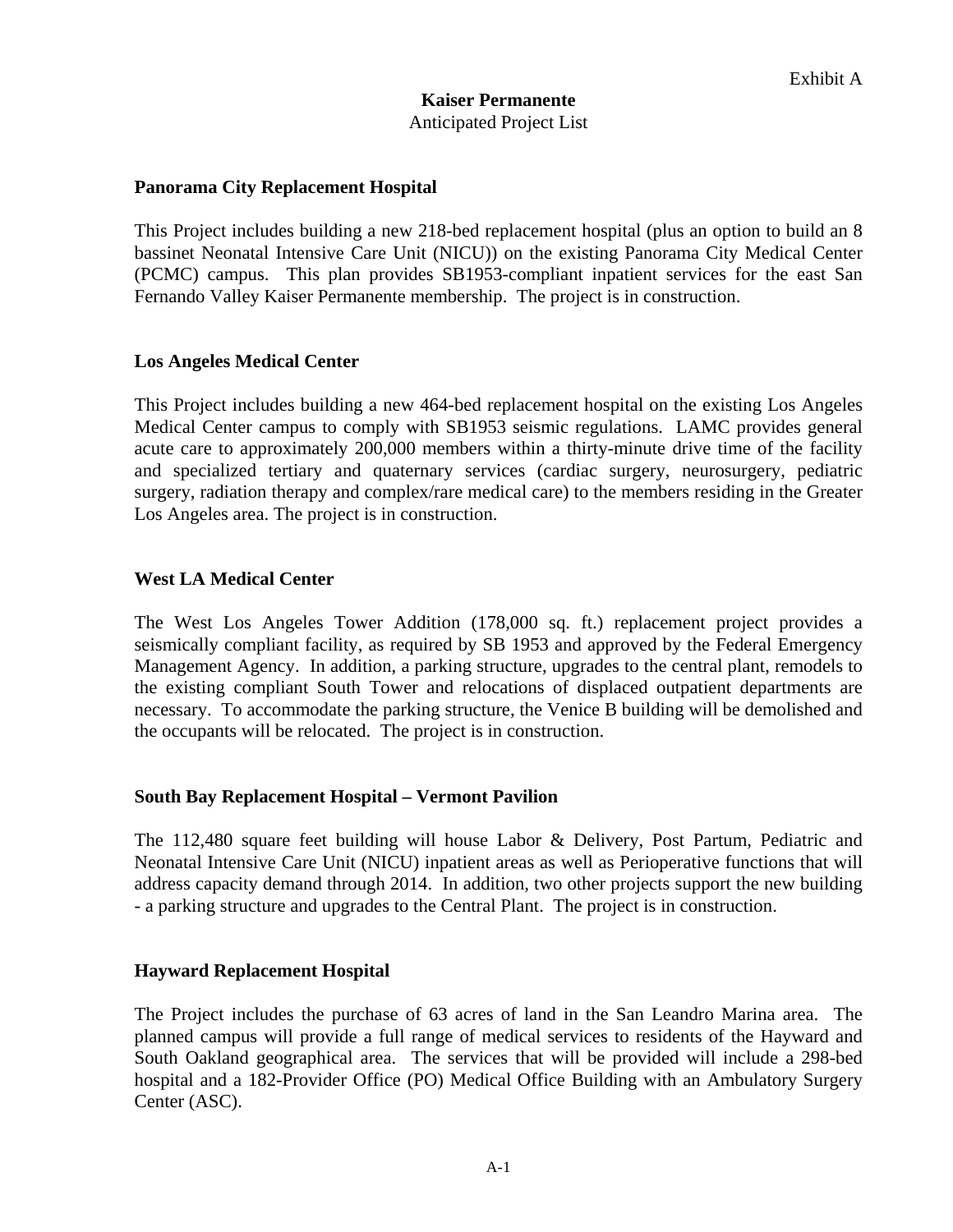# **Modesto Hospital and Medical Office Building**

This Project is being constructed on 49 acres in Salida / North Modesto. The Project includes the construction of a 224-bed hospital and an 80-Provider Office (PO) Medical Office Building.

## **Interstate 580 Land Purchase**

This Project will include the purchase of approximately 50 acres of land in the Diablo area at the I-580/I-680 interchange. The cost also includes the costs of development and entitlements. This Project will provide land for future development as membership grows in the area.

# **Oakland Medical Center**

The replacement of the Oakland Medical Center is a complex, 3-phased strategy. This project is related to Phase 1 and includes building a Medical Office Building (MOB) (50-provider office) parking structure (728 car), and internalizing Radiation Therapy on Broadway Avenue near Oakland Medical Center (OMC) by 2008 for required relocation of services and parking so that OMC can be rebuilt on the MacArthur Broadway (MB) Center site in time for compliance with SB 1953 seismic legislation.

## **Pleasanton Information Technology Campus**

Kaiser has recently purchased a portion of the former People Soft campus in Pleasanton. This space will accommodate up to 1600 IT employees of Hospitals.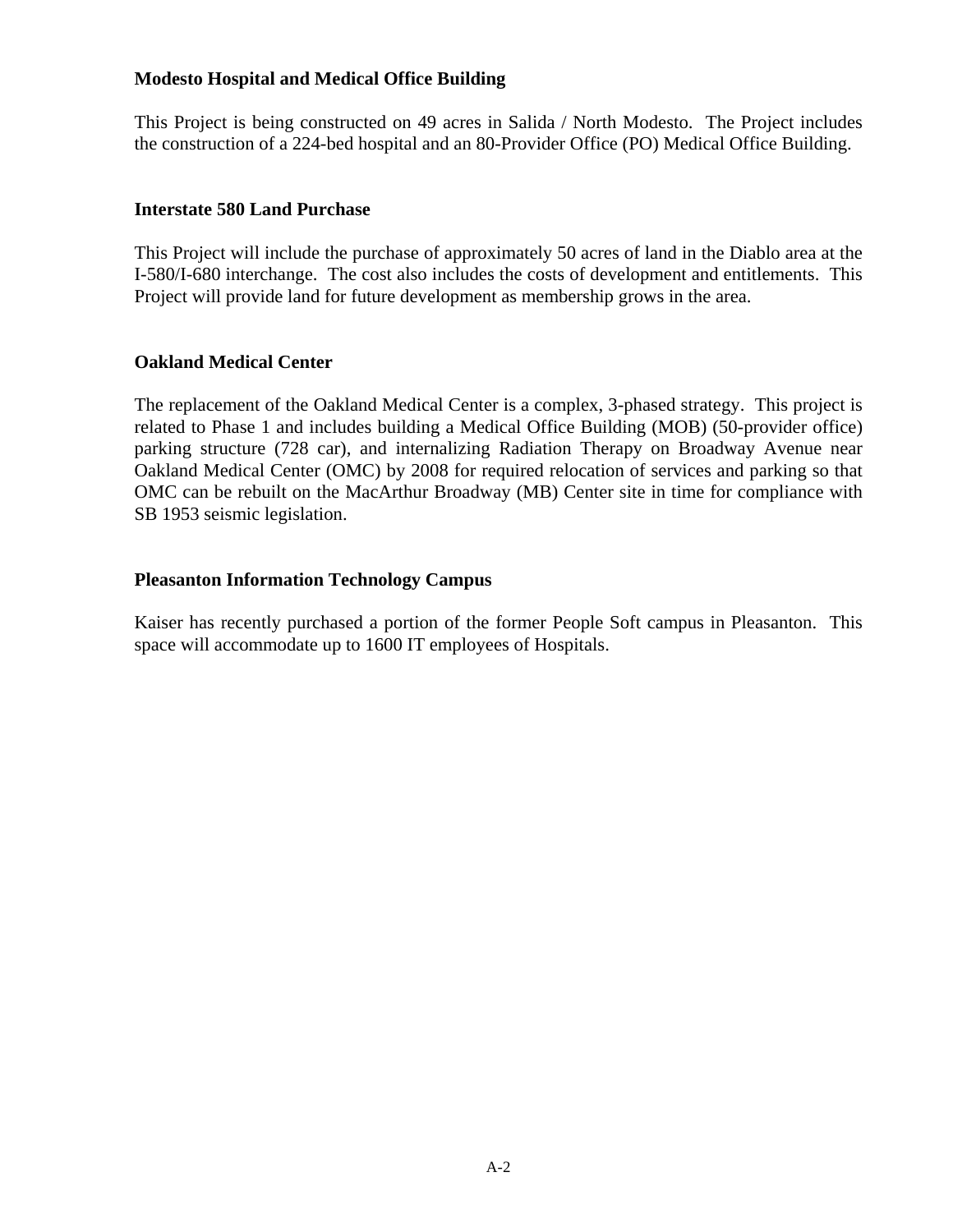# **Kaiser Permanente Community Benefit**

Kaiser Foundation Hospitals, as part of Kaiser Permanente, is committed to improving the health of our communities and to increasing access to health care services for vulnerable populations through a broad range of community benefits. KFH provides a broad level of community benefit aimed at:

- Strengthening the safety net,
- Providing health care services to the uninsured and underinsured,
- Participation in public programs for vulnerable populations, and
- Providing subsidized coverage to low-income persons who would otherwise be uninsured.

In 2004, KFH provided a total of \$366.3 million in community benefit in California (this amount excludes community benefit provided by Kaiser Foundation Health Plan). For example:

- Kaiser Permanente's Dues Subsidy Program provides a medical home for low-income, uninsured persons who would not otherwise have coverage. Kaiser Permanente's Dues Subsidy Program has two components:
	- Child Health Plan ("CHP") provides subsidized coverage to children up to 18 years of age who do not qualify for publicly-financed or employer-sponsored programs and have no other coverage. CHP is also available to children of low-income families who do not qualify for coverage because of their immigration status. As of September 30, 2005, CHP has approximately 27,600 enrolled persons.
	- "STEPS" is offered to Kaiser Permanente low-income Californians who would not otherwise be eligible for sponsored coverage. STEPS has approximately 16,500 enrolled persons.
- KFH is partnering with the California Association of Public Hospitals' Safety Net Institute to develop a multifaceted strategy to increase the potential of public hospitals and health systems by focusing on chronic care management quality improvements. Active partnership with safety net partners enables KFH to cultivate community-wide approaches to addressing disparities, including the development of patient-centered, community-focused, evidencebased chronic care management strategies.
- KFH contributed more than \$7 million through its Community Clinic Partners Program to support over 150 community clinics, health centers and associations serving vulnerable populations. The Community Clinic Partners Program was created in response to the growing number of medically indigent California residents. KFH developed partnerships with community clinics and clinic associations throughout the state to increase their service capacity and improve quality of care by providing financial, human, and technical resources. Additionally in 2004, KFH responded to community clinics and clinic networks wanting to improve their quality and access for underserved populations with an emphasis on those with chronic conditions. In addition to funding for capacity-building, a menu of training and technical assistance around chronic conditions management enabled clinics and their networks to improve their systems of care.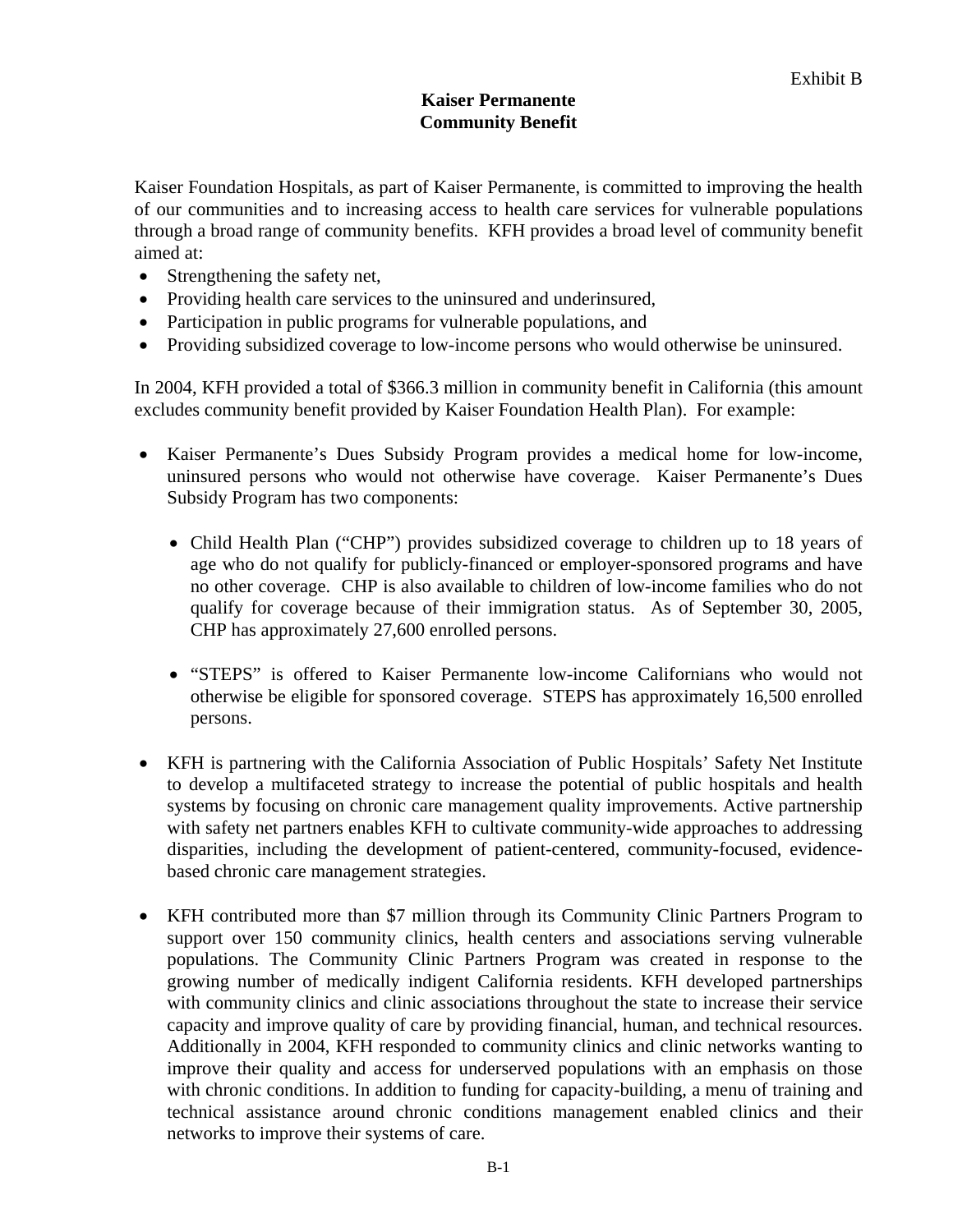- In 2004, KFH provided approximately \$48.3 million in charity care in California. This amount does not include any contractual shortfalls resulting from participation in public programs such as Medi-Cal. KFH defines and measures charity care in a manner consistent with the recommendations of the Office of Statewide Health Planning and Development.
- Operation Access, co-founded by a Permanente physician, provides free surgical care for the uninsured in several Bay Area counties. KFH - San Francisco was the pilot site for the program and, as of 2004, seven Northern California Region facilities participate. KFH's participation was instrumental in recruiting other community hospitals and clinics, and expanding the network of medical volunteers. In 2004, one hundred twenty-two Operation Access surgeries were performed at Northern California KFH facilities. A nonprofit corporation, Operation Access is the only organization of its kind to offer low-risk elective surgeries to the uninsured in the United States. The most common type of surgery performed is for inguinal hernia, which represents about 34% of the surgeries performed by Operation Access. A hernia often keeps men from obtaining a job. Because it is a pre-existing condition, it prevents the person from obtaining coverage. These surgeries significantly improve the quality of the patient's life.
- KFH's emerging Community Health Initiatives (CHI) strategy is based on a growing evidence-base and Kaiser Permanente's experience with community health partnerships.

The CHI strategy seeks to create a demonstrable impact on population-level health outcomes through intensive, place-based interventions and multi-sector partnerships that promote environmental and policy change. KFH's CHI strategy holds that major improvements in community health can be brought about by sustained, targeted and comprehensive efforts, featuring the following characteristics:

- A defined geographic focus, somewhere between the size of a neighborhood and a county, which allows for improved targeting of resources and deeper reach to those in need of health services.
- A broad definition of health and a focus on issues resonant with both assessed and expressed community needs.
- Multi-level interventions, including those addressing the environmental and community conditions that have a powerful influence on health behavior.
- Partnerships with organizations from multiple sectors a reflection of the complexity and interconnectedness of effective health improvement strategies.
- A commitment to evidence-based care, community-level health interventions, and measurable outcomes and accountabilities.
- Long-term commitments in the 7-10 year time frame, in recognition of the sustained effort that is required to bring about meaningful changes in community health.

Supported by \$16.5 million in KFH funding, and an additional \$28 million in foundation and public funds leveraged by these resources, Kaiser Permanente developed various strategies to begin implementing a number of CHIs, including developing partnerships with local and regional foundations, creating targeted grant-making programs to support community-based organizations promoting healthy eating and active living, and collaborating with public health departments working on the federal "Steps to a Healthier U.S." initiative and similar efforts to address the national epidemic of obesity and related health problems.